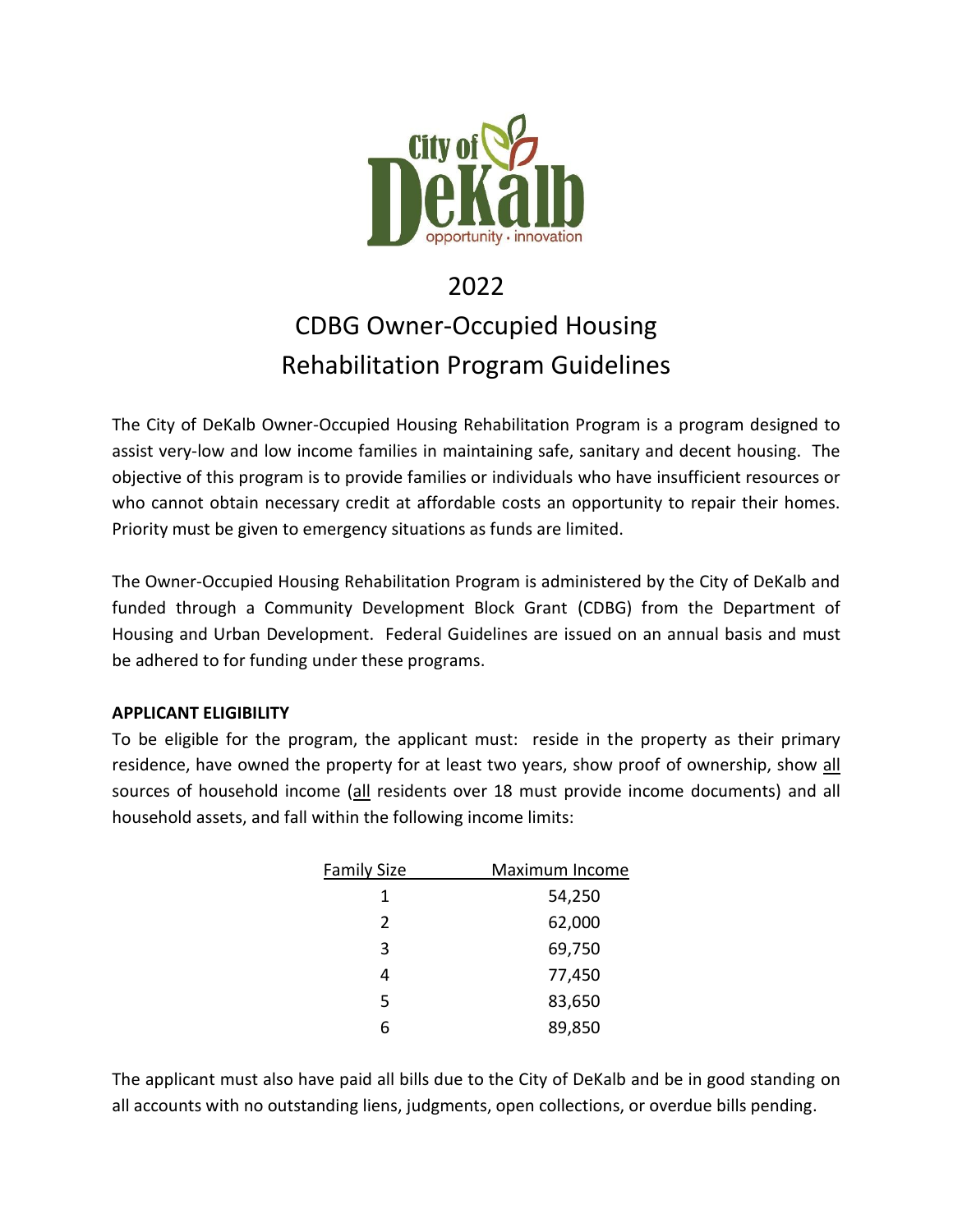No member of the governing body for the City of DeKalb may apply for this program. Previous recipients of the grant portion of the program shall not be eligible for assistance until the five (5) year recapture period has expired. Recipients of repayable loans will not be eligible for an additional loan until the past loan is repaid in full.

## **HOW TO APPLY**

To apply for assistance through this program, the applicant must submit the following items to the Community Development Department:

- 1. Completed application packet;
- 2. Copies of a photo ID for each owner of the property listing their current address;
- 3. Proof of income W-2, 1090, 1040 tax return for most current year, and four most recent paystubs, Social Security and pension statements, bank statements, or written source verification of any other form of income (e.g. alimony, child support, etc.) for each member of the household over age 18. If the applicant is not required to file federal income taxes, source documentation of all bank accounts, pensions, IRA's, Social Security payments and any other sources of income will be required;
- 4. A list of assets and printed account statements for all savings, checking, stock, IRA, trust, and bond accounts;
- 5. Proof of homeowner's insurance that is currently in force. If the property is located in a flood hazard area, proof of National Flood Insurance is also required;
- 6. Copy of Deed (if you do not have a copy, one can be obtained and the DeKalb County Recorder's Office at 110 E. Sycamore Street, Sycamore, IL 60178)
- 7. Copy of most recent tax assessment.

### **PROPERTY ELIGIBILITY**

- 1. The structure must be within the City of DeKalb corporate limits.
- 2. The applicant must own the property for a minimum of two years prior to the application for assistance.
- 3. The structure must comply with proper zoning standards.
- 4. The structure must be owner-occupied as the owner(s)'primary residence.
- 5. The project must be feasible within the funding limits of the program.
- 6. The owner must show proof of all assets indicating the project is not affordable with current available resources.
- 7. The property may not be for sale or being purchased under contract.
- 8. Mobile homes are not eligible.
- 9. The property value must not be greater than \$150,000 (based on tax assessment).